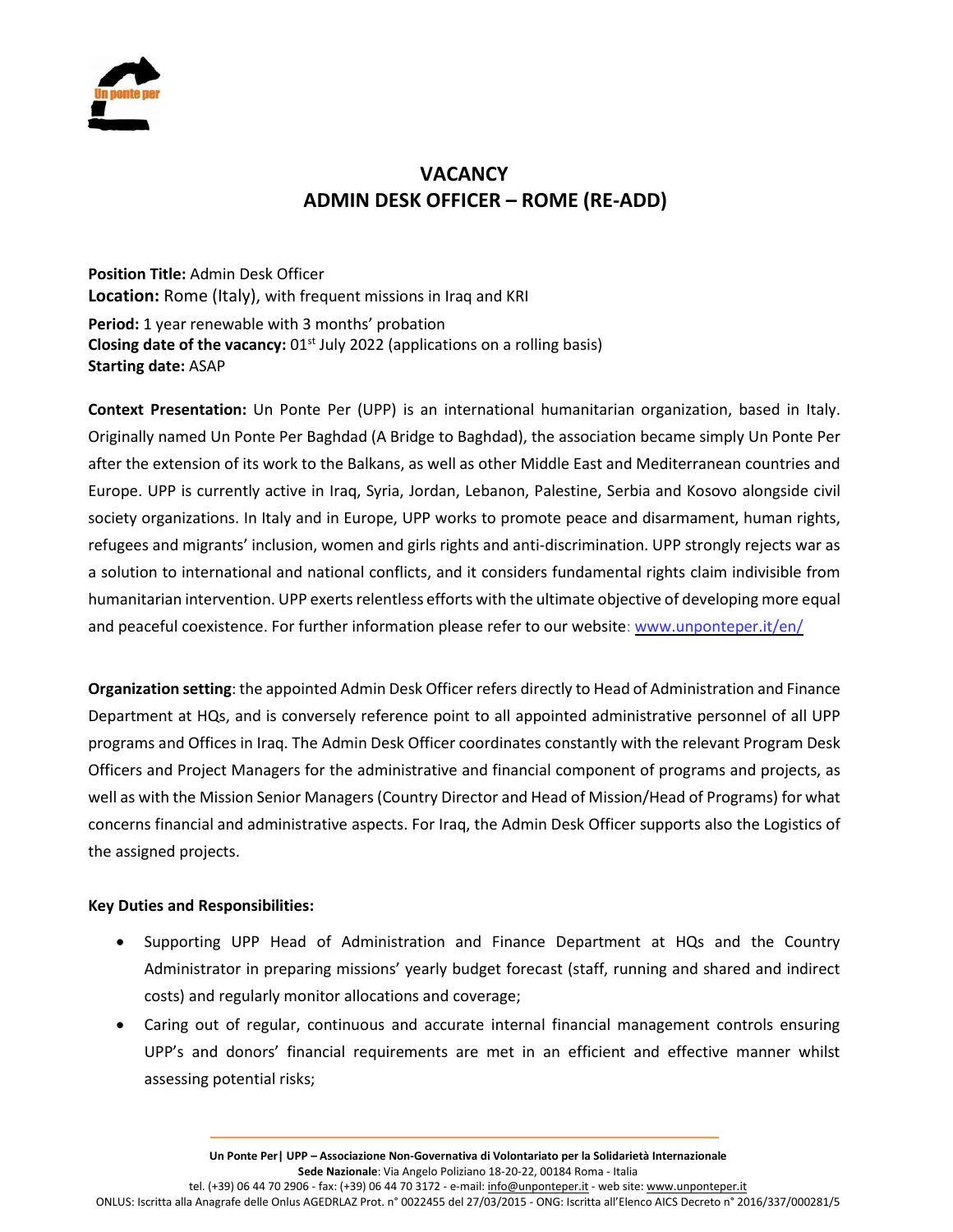

- Supervising the relevant Project Managers and the project administrative personnel in preparing timely financial reports to donors, ensuring accuracy and adherence to financial rules and standards;
- Providing training, briefing and tutorship for administrative and non-administrative staff of assigned projects and/or offices, and to local partners when necessary, in order to ensure compliance with standardized accounting, administrative and logistics' principles;
- Promoting through daily backstopping, mentoring and trainings and accurate monitoring of application of standard principles set by Anti-Fraud/Anti-Terrorism/Anti-Corruption/Whistleblowing, Anti-Money Laundering, Good Business CoC, Ethics and UPP's Standard of Conduct in the assigned field;
- Exerting regular vetting procedures for relevant projects' staff, suppliers/vendors/providers and contractors in general;
- Supporting the budgeting of new proposals or the reallocation of funded projects with specific inputs and ensuring the review by the appointed senior managers at HQs and the integration of the descending inputs/revisions;
- Paying regular monitoring visits to UPP offices in Iraq when requested;
- Supervising and coordinating external and internal audits, pre-assessments and and microassessements preparation for the relevant parts;
- Leading the follow-up on external audits' recommendations related to administration and constant concerned reporting to the senior managers in HQs;
- Supporting, when requested, in the recruitment of administrative staff;
- Liaising with HQs and donors in the provision of information, data, reports and queries on financerelated issues;
- Supporting in the monitoring and transfer of funds to and in Iraq;
- Part-taking in coordination and dissemination meetings with colleagues and promoting teamwork and constant coordination on the relevant subjects and projects;
- Performing other duties assigned by the Head of Administration and Finance in HQs, in line with the duties described above.

## **Essential Requirements**

- University degree in Economics or equivalent working experience;
- At least 4 years of professional work experience in finance department/branch of NGOs;
- Experience of financial reporting and grant management with a range of external donors (UN Agencies/ECHO/EU/AICS etc.)
- Experience of reporting and monitoring to tight deadlines;
- Effective financial management skills and knowledge of finance systems and procedures;